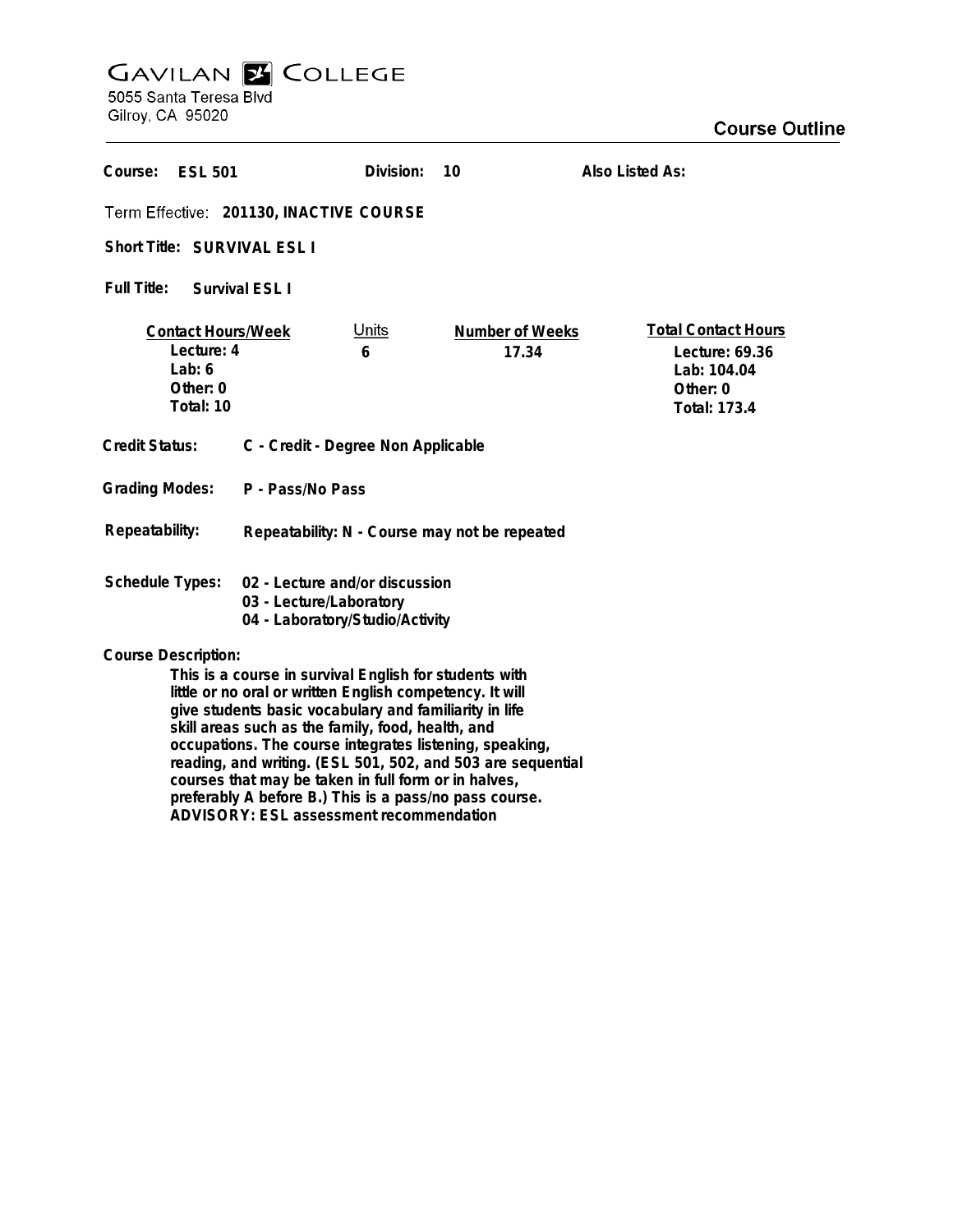**ARTICULATION and CERTIFICATE INFORMATION Associate Degree: CSU GE: IGETC: CSU TRANSFER: Not Transferable UC TRANSFER: Not Transferable PREREQUISITES: COREQUISITES: STUDENT LEARNING OUTCOMES: 1. Use thematic vocabulary and basic grammatical structures studied to communicate in English during classroom activities. ILO: 1,2,4 Measure: small/large group discussion, pair activities, oral interviews 2. Ask and answer simple questions about issues that affect their daily lives (personal information, family, housing, time, clothes, shopping, telephone, emergencies, body, health, hobbies, post office, occupations) ILO: 1,2,4 Measure: small/large group discussion, pair activities, oral interviews 3. Write simple sentences using thematic vocabulary to express likes, dislikes, personal experiences, etc. ILO: 1,2,4 Measure: textbook assignments, written work, homework, tests, 4. Read short, easy paragraphs about a variety of themes important to their daily lives. ILO: 1,2,4 Measure: textbook assignments, homework, tests, 5. Apply thematic vocabulary and basic grammatical structures in real world situations ILO: 1,2,4 Measure: self-evaluation 6. Demonstrate class and study skills necessary for success in next level ILO: 1,2,4 Measure: homework, class participation, tests TOPICS AND SCOPE: Inactive Course: 09/27/2010 Note: See Performance Objectives, Out-of-Class Assignments and Language Skills listed above. WEEK HOURS CONTENT: 1-3 30 Introductory Information: The student will begin by learning to use basic greetings, make introductions, and give personal data (name, gender, age, marital status, address, phone number, etc.) Classroom vocabulary will be introduced and learned to enable simple in-class communication in English. Colors, numbers, and the English alphabet will be presented and practiced as well as handwriting skills.**

**4-5 20 Family: The student will learn vocabulary related to**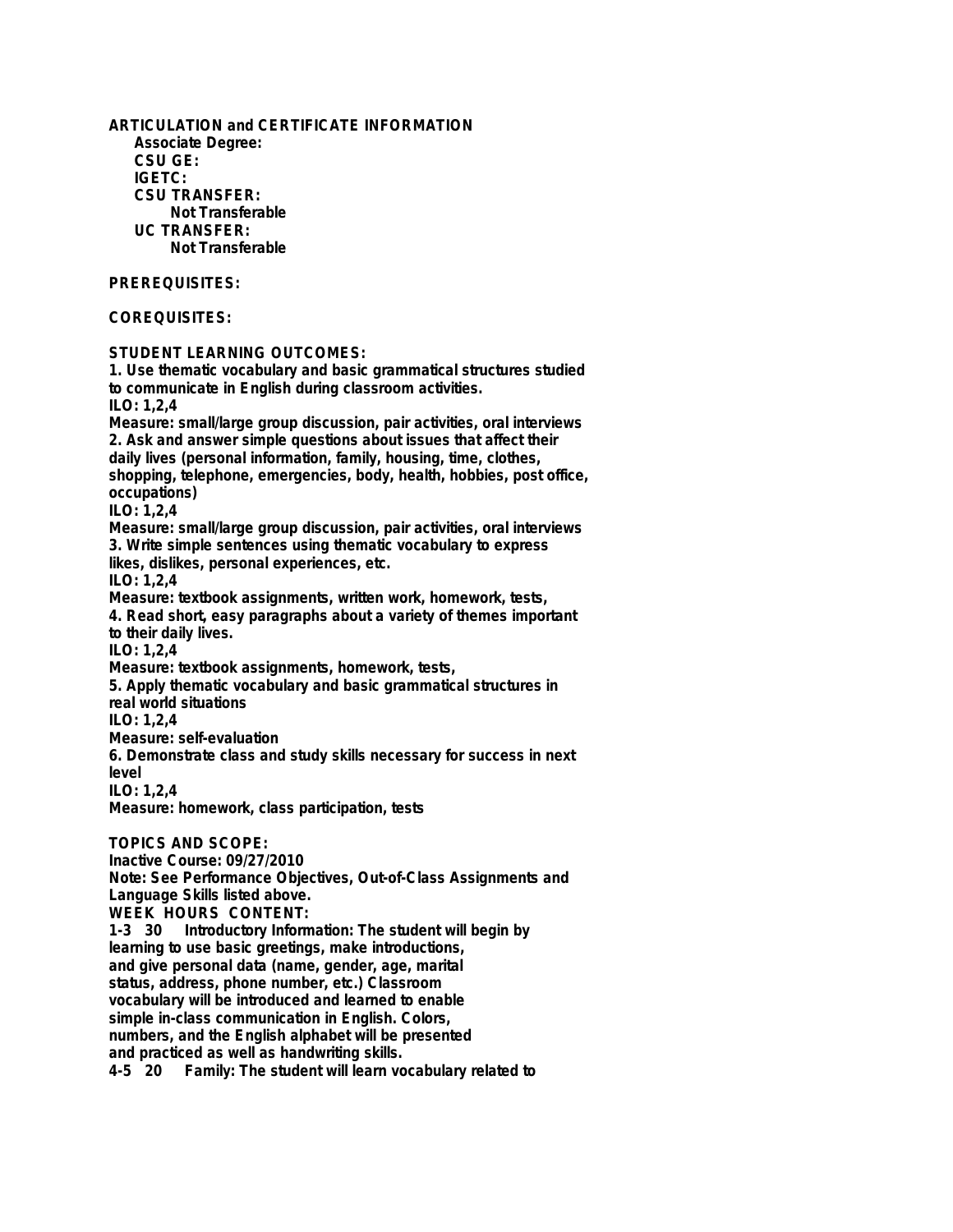**the topic of the family, will name family members, and identify family relationships. In talking about his/her family, the student will learn adjectives to better describe people, places, things, and feelings. Communication will focus on being able to discuss his/her family.**

**6-7 20 Housing: The student will learn vocabulary related to the topic of housing and will be able to name the rooms, furniture, and activities done in the house. The student will be able to report housing problems to the landlord and describe his/her own house or apartment. Communication will focus on being able to discuss the topic of housing.**

**8 10 Time: The student will learn vocabulary related to the topic of time and will practice telling time. The student will be able to identify days, months, years, dates, and holidays using cardinal and ordinal numbers. Communication will focus on being able to ask and answer questions about time in different contexts.**

**9 10 Clothes/Shopping: The student will learn vocabulary related to the topic of clothing and shopping. The student will be able to name articles of clothing, describe what someone is wearing, state the cost and size of items, and use money to pay for items in a shopping context. Communication will focus on being able to ask and answer questions about clothing and shopping.**

**10-11 20 Food: The student will learn vocabulary related to the topic of food. The student will be able to name food and drink items, identify food units and containers (box, can, bunch, dozen, etc.), ask where things are in a store, read aisle numbers, read basic menu, and order a simple meal in a restaurant. Communication will focus on being able to ask and answer questions about food. 12 10 Telephone/Emergencies: The student will learn vocabulary related to the topic of using the telephone and**

**reporting emergencies. The student will be able to exchange phone numbers with others, make simple phone calls, take very simple phone messages, and report emergencies (fire, accident, etc.). Communication will focus on being able to use the telephone and report emergencies.**

**13-14 20 The Body/Health: The student will learn vocabulary related to the topic of the body and health. The student will be able to identify the external parts of the body, make a doctor's appointment, report basic health problems, follow basic instructions in a medical exam, and have a simple prescription filled. Communication will focus on being able to inform and ask about their health.**

**15 10 Hobbies/Activities: The student will learn vocabulary related to different hobbies and activities that people do. The student will be able to talk about and describe his/her hobbies, ask other about their hobbies, express likes and dislikes, and state his/her own daily**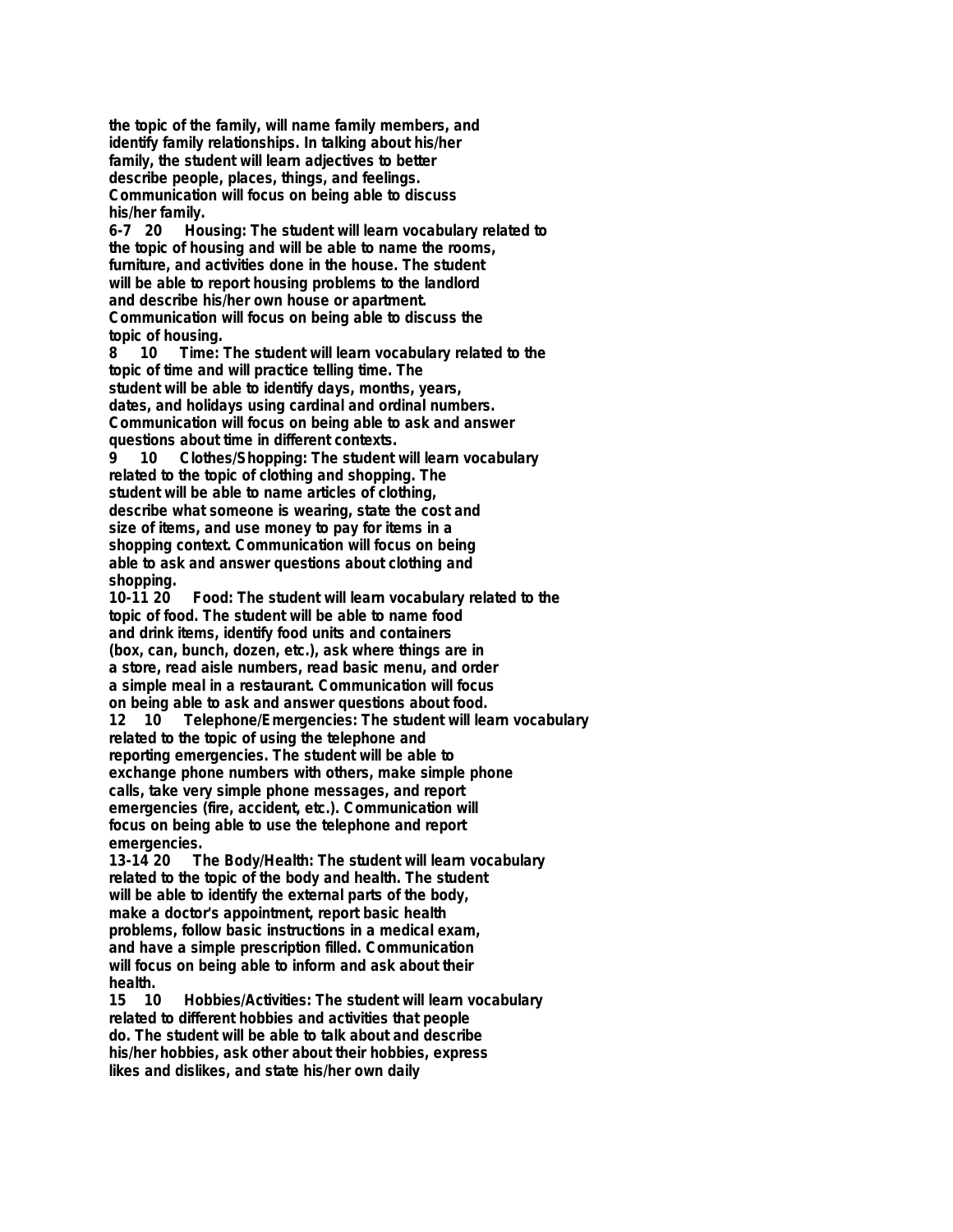**activities. Communication will focus on being able to expand a conversation beyond the basic, daily needs to include interests.**

**16 10 Post Office: The student will learn vocabulary related to using the post office. The student will be able to write a very simple letter or postcard, address an envelope, buy stamps, fill out a change of address form, and ask for specific services in the post office. Communication will focus on being able to use the post office.**

**17 10 Occupations: The student will learn vocabulary related to different jobs and occupations. The student will be able to name different occupations, identify basic duties and skills associated with those occupations, describe his/her own job/occupation, and ask others about their jobs. Communication will focus on being able to discuss occupation and job duties.**

**18 2 Final Exam**

**See Course Objectives.**

## **METHODS OF INSTRUCTION:**

**Students are taught the English language through a variety of activities that include: conversations, role playing, dialogs, reading, writing practice, and dictation. All activities are based on thematic topics of immediate use for beginning-level students who need to get basic communicative competence in English. A few suggested methods are TPR (Total Physical Response), the Natural Approach, the Communicative Approach, Cooperative Learning, and Experiential Learning. METHODS OF EVALUATION: The types of writing assignments required: Written homework The problem-solving assignments required: Homework problems Quizzes Exams Other: Oral evaluations The types of skill demonstrations required: Class performance Other: Conversation groups, language lab (computer, tape) The types of objective examinations used in the course: Matching items Completion Other category: Dictation, writing practice, class participation. The basis for assigning students grades in the course: Writing assignments: 10% - 15% Problem-solving demonstrations: Skill demonstrations: 10% - 15% Objective examinations: 15% - 20% Other methods of evaluation:** 

## **REPRESENTATIVE TEXTBOOKS:**

**Brown, ^uNew Vistas Getting Started,^s Longman, 1999 Tanaka/Ferrel, ^uEnglish Extra^s, Longman, 1998 Burton/Maharg, ^uGoing Places I,^s Prentice Hall Regents, 1998**